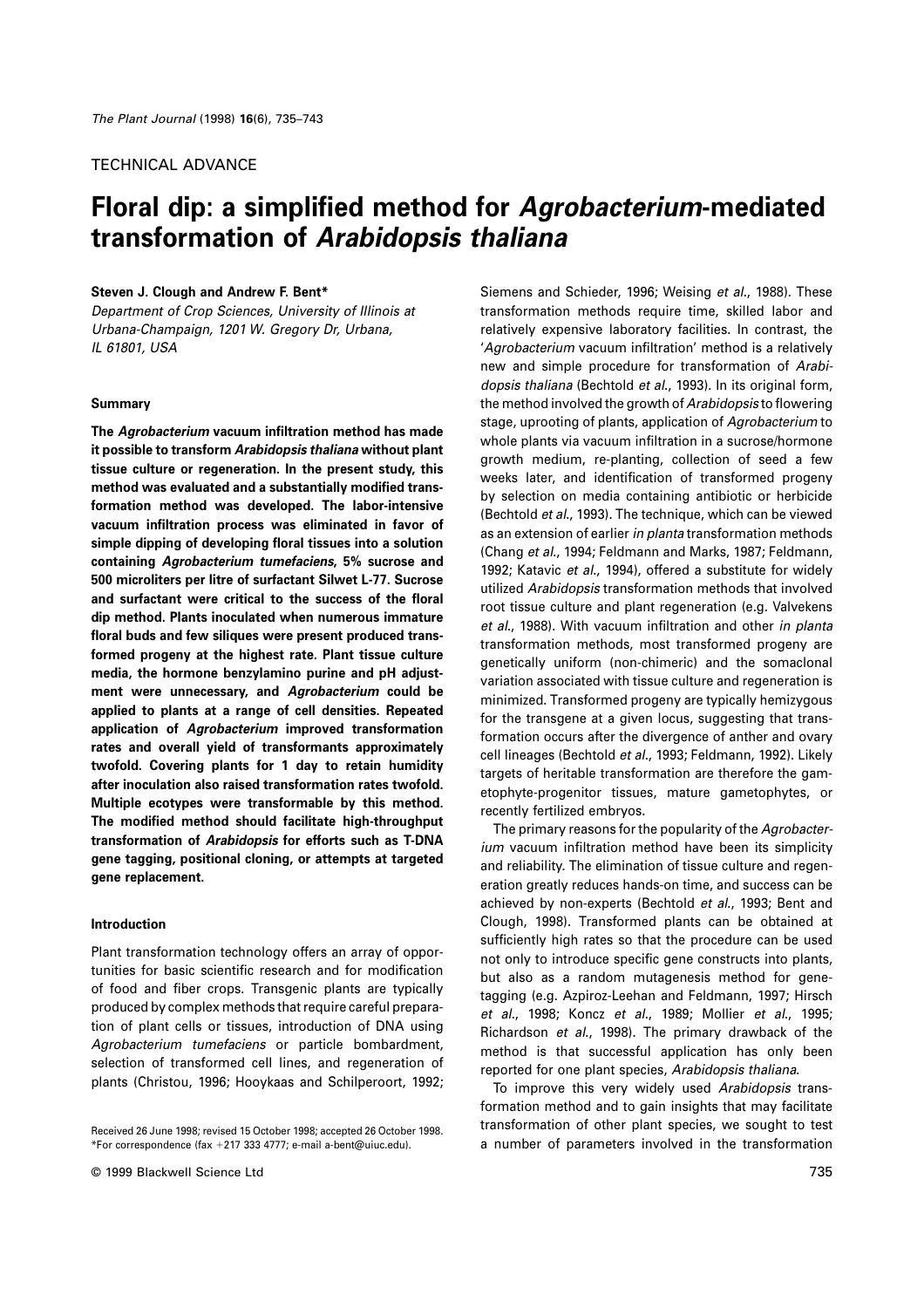## 736 Steven J. Clough and Andrew F. Bent

method. Some of these parameters had also been suggested and explored in unpublished studies by ourselves and other Arabidopsis researchers (e.g. http://genomewww.stanford.edu/cgi-bin/biosci\_arabidopsis). The present report offers a substantially simplified protocol that is the product of controlled and replicated studies. Components of the infiltration medium have been eliminated, as has the laborious vacuum infiltration process and the uprooting and re-planting of plants during application of Agrobacterium. Plant growth stages have been identified at which a maximal number of transformants can be obtained. Expertise with recombinant DNA methods is still required to generate the desired gene constructs, but stable introduction of a DNA construct into the Arabidopsis genome is possible with minimal labor, equipment or specialized reagents. These modifications may be most important for use in larger scale transformation projects such as enhancer-trapping and other forms of gene-tagging mutagenesis, 'focused shotgun complementation' during the late stages of a positional cloning project, or attempts at site-specific gene replacement.

#### **Results**

#### Plant growth stage

Of the many variables present in the germ-line transformation protocol, one of the most important is the developmental stage of the plant at the time of inoculation with Agrobacterium. Although it has previously been shown that transformation can occur when Agrobacterium is applied to rosettes at the site of initiating bolts or even to seed just prior to planting (Chang et al., 1994; Feldmann and Marks, 1987; Feldmann, 1992; Katavic et al., 1994), reproducible high-frequency transformation is reliably achieved with plants in which the inflorescence has developed and floral buds are evident (Bechtold et al., 1993). To identify the inflorescence developmental stage that is most susceptible to transformation, we used vacuum infiltration to inoculate plants that were at different growth stages: (A) primary bolts clipped, secondary bolts about 1–5 cm (no open flowers); (B) primary bolts clipped, secondary bolts about 2–10 cm (few open flowers); (C) primary bolts not clipped, many open flowers and starting to produce siliques; and (D) mature bolts, many siliques already developed. In six out of seven replications, the highest rate of transformation overall was achieved using plants from group B (Figure 1a). These plants had many immature floral buds visible at the time of inoculation. In all replications, plants in group D were the least susceptible to transformation (Figure 1a). Similar results were obtained in other experiments (see, for example, Figure 3).

When multiple containers (pots) of Arabidopsis are planted and grown together, plants flower at slightly differ-



**Figure 1.** Effects of inflorescence developmental stage and inoculation medium composition on the rate of transformation.

For each treatment, three or more pots of 6–20 plants were inoculated under vacuum with bacterial suspension at  $OD_{600} = 0.8$ . Values are mean  $\pm$  SE. (a) Transformation of plants of different height/developmental stage. (b) Effect of modified inoculation media on transformation rate (standard inoculation medium contained  $\frac{1}{2} \times$  MS medium, pH 5.7, 44 nm BAP, 5% sucrose, 0.005% Silwet L-77).

ent rates. In all subsequent experiments, pots of plants were divided into treatment groups such that all groups had a similar distribution of plant types. Despite this, the developmental variation from pot to pot within treatment groups may have been a main factor contributing to the standard error within experimental treatments in the studies reported in this work. A second source of variation may have been that plants for these studies were grown under greenhouse conditions rather than in growth chambers.

#### Confirmation of selection protocol

The validity of the kanamycin plate selection method used to detect transformed progeny seedlings was confirmed by DNA hybridization experiments. A DNA fragment from the *nptll* gene at the border of the T-DNA region of pBINmgfp5-ER (Haseloff et al., 1997) was used to probe blots of electrophoretically separated genomic DNA from kanamycin-resistant plants or kanamycin-sensitive controls.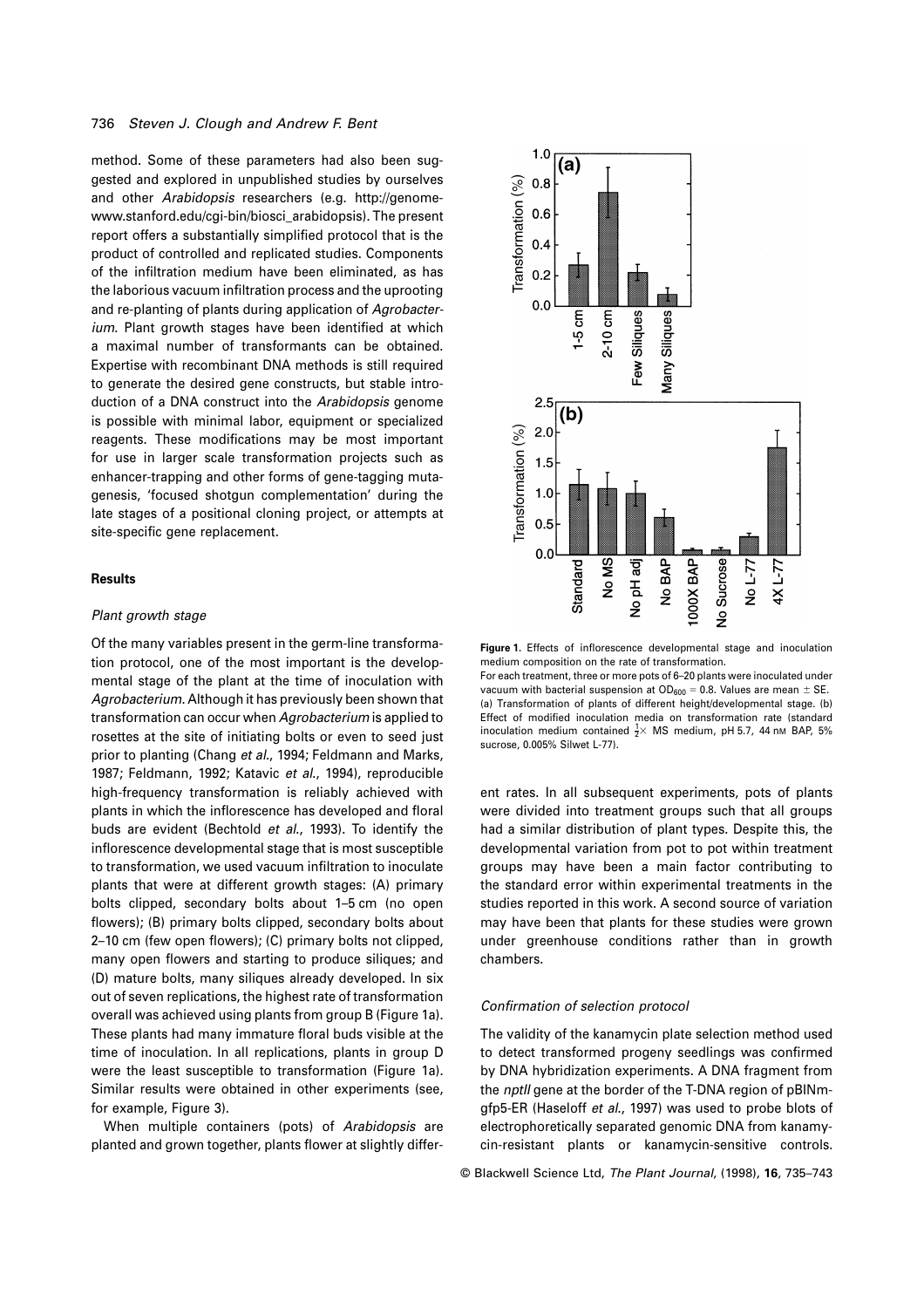Genomic DNA was restricted with HindIII enzyme to reveal junction fragments that extended beyond the T-DNA and into adjacent host DNA or into a repeat copy of the T-DNA. Bands that differed in size from the hybridizing HindIII fragment of the native pBINm-gfp5-ER were obtained in all of 42 randomly selected putative transformants examined, and no hybridizing bands were observed in control DNA from non-transformed Arabidopsis (data not shown). In addition, no spontaneous kanamycin resistant plants were observed among the approximately 3000 seeds from uninoculated plants that were plated on selective medium as a control in the experiments (total  $>$  30 000 seed). This selection method has also been confirmed in other studies (e.g. Bent et al., 1994).

The pBINm-gfp5-ER construct utilized in these studies delivers a gene for green fluorescent protein to the plant. Expression of the green fluorescent phenotype was clearly observed in adult leaves from 17 of 19 kanamycin resistant, putatively transformed Col-0 plants that were tested, and not in non-transformed controls. Various levels of fluorescence were observed among the different transformants. One line was carried to the  $T_6$  generation by self-fertilization, and those  $T_6$  plants still expressed the green fluorescent phenotype.

## Simplification of the inoculation medium

In earlier protocols for transformation of Arabidopsis by Agrobacterium vacuum infiltration, Agrobacterium cells were grown in a rich medium, harvested by centrifugation and then suspended in a pH-adjusted inoculation medium consisting of Murashige and Skoog salts and vitamins, benzylamino purine (BAP, a cytokinin), and sucrose (Bechtold et al., 1993). Use of Silwet L-77 surfactant has also become common. We examined the relative contributions of these media components to transformation success using vacuum infiltration. Figure 1(b) shows that the absence of MS medium had no effect on transformation rates. The standard medium is pH adjusted to 5.7, but we found that pH adjustment was unnecessary (Figure 1b). The pH of our media was typically above 6.0 prior to pH adjustment, which is outside the optimal range for effective induction of Agrobacterium vir gene expression (Mantis and Winans, 1992). Removal of BAP from the inoculation medium caused a twofold decrease in transformation rate in one experiment, but had no significant effect in subsequent experiments (Figure 1b and data not shown). Interestingly, a 1000-fold excess of BAP (44 mM, a level common to some other plant transformation protocols), was detrimental, giving rates 5–8 times lower than without BAP. Sucrose was found to be an important component of the inoculation medium. Elimination of sucrose resulted in few or no transformants in the tested samples of about 3000 seeds per treatment (Figure 1b). The only other

© Blackwell Science Ltd, The Plant Journal, (1998), **16**, 735–743

#### Floral dip transformation of Arabidopsis 737

| Table 1. Floral dip versus vacuum-assisted inoculation |
|--------------------------------------------------------|
|--------------------------------------------------------|

| Treatment            | % Transformation |
|----------------------|------------------|
| <b>Experiment A:</b> |                  |
| $Dip/ + L77$         | $0.47 \pm 0.16$  |
| Vacuum $/ +$ L77     | $0.56 \pm 0.13$  |
| Experiment B:        |                  |
| Dip/-L77             | $0.07 \pm 0.06$  |
| $Dip/ + L77$         | $0.23 \pm 0.07$  |
| Vacuum/-L77          | $0.49 \pm 0.20$  |
| Vacuum $/ +$ L77     | $0.50 \pm 0.16$  |

A. tumefaciens inoculum resuspended to  $OD<sub>600</sub> = 0.8$  in MS Medium with BAP, 5% sucrose, and (where indicated) 0.005% Silwet L-77. Values are mean  $\pm$  SE.

important component of the inoculation medium was surfactant. In the experiments that used vacuum to aid inoculation, the lack of the surfactant Silwet L-77 caused a threeto fourfold decrease in transformation efficiency, whereas a fourfold increase in Silwet L-77 (to 0.02%) almost doubled the transformation rate (Figure 1b). In a summarizing experiment performed separately from those reported in Figure 1(b), an inoculation medium of just sucrose and surfactant worked as well as the complex medium, verifying that these are the only essential components of the inoculation medium (transformation rate mean  $\pm$  standard error of  $0.52\% \pm 0.19$  for simplified medium versus  $0.50\% \pm 0.16$  for complex medium).

## Vacuum versus floral dip

Vacuum infiltration is used to introduce bacteria into intercellular spaces within plant tissue, but an alternative is to simply submerge above-ground parts of the plant into an Agrobacterium solution for a few seconds, with no vacuum. We found that the use of vacuum was not necessary for successful transformation. In an initial experiment, the use of low amounts of surfactant (0.005% Silwet L-77) gave transformation rates for dipped plants that were comparable to those obtained with vacuum infiltration (Table 1). In a second experiment, the transformation rate was twofold lower with dipping as opposed to vacuum (Table 1). In the experiments reported in Table 1 and in other experiments, we noted that Silwet L-77 was less critical for success with vacuum infiltration but that it reproducibly enhanced transformation success in dip treatments. The optimal growth stage for transformation by floral dip was when plants contained numerous unopened floral buds, similar to that reported in Figure 1(a). The floral dip method required considerably less time and effort than vacuum infiltration, and resulted in greater seed yields (data not shown), so subsequent experiments focused on optimization of this approach.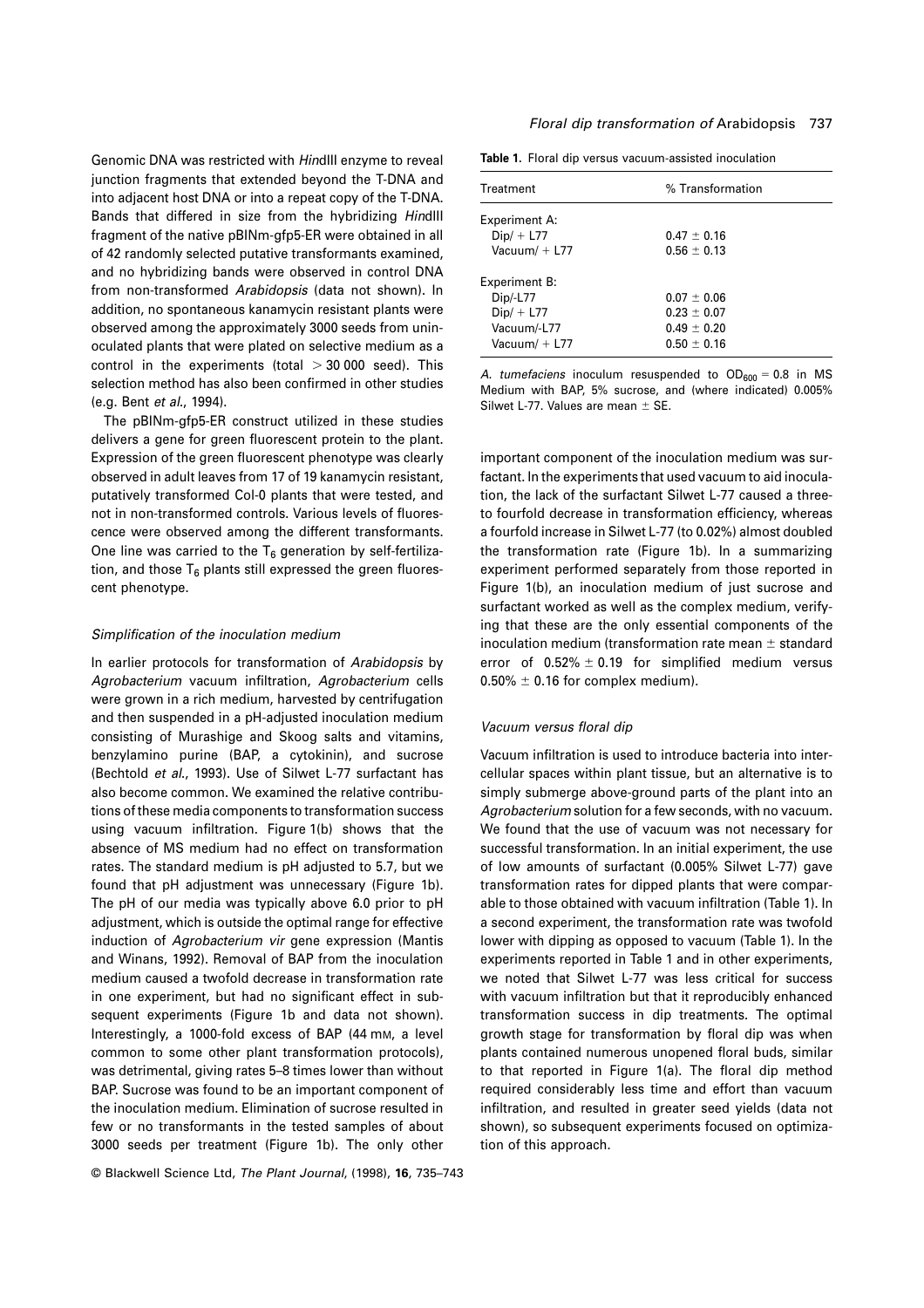

**Figure 2.** Effect of concentration of Silwet L-77 on transformation rates following dip inoculation.

For each treatment, three or more pots of 6–20 plants were dipped into Agrobacterium and 5% sucrose supplemented with the specified amount of Silwet L-77. Bacterial inocula were at  $OD_{600} = 0.8$ . Values are mean  $\pm$  SE.

A comparison of different amounts of surfactant in the inoculation medium showed that levels of Silwet L-77 between 0.02% and 0.1% gave about 20-fold greater rates of transformation than did 0.005% when plants were inoculated by dipping (Figure 2). If the percentage of Silwet L-77 surfactant was increased from 0.005% to 0.05% or 0.1%, transformation rates by dipping were as high or higher than those obtained using vacuum (e.g. compare Figure 2 and Figure 1). We used 0.05% Silwet L-77 in subsequent experiments where plants were inoculated by floral dip. However, caution is advised in the use of high surfactant levels as these higher levels can cause necrosis of plant tissue in some environments.

## Analysis of the simplified inoculation medium

Experiments that manipulated the inoculation medium (Figure 1b) indicated that the only significantly beneficial components of the standard medium were the sucrose and the Silwet L-77 surfactant. In subsequent experiments using the floral dip method and a modified inoculation medium containing only sugar and 0.05% Silwet L-77, we determined that the rate of transformation did not change significantly at various sucrose concentrations between 0.5 and 5% (Table 2). The three- to fourfold increase in transformation rate when sucrose was used at 10% in this set of experiments was not consistently observed (for example, in a separate experiment an average transformation rate of 1.62% was obtained with 5% sucrose while only a 0.81% rate was obtained with 10% sucrose). Table 2 also shows that less expensive food-grade sucrose (C&H brand) or 5% glucose (approximately the same molar amount as 10% sucrose) could adequately substitute for reagent-grade sucrose. Inoculation medium containing mannitol was deleterious to the plants. When inoculated with Agrobacterium suspended in 5% mannitol, above-

**Table 2.** Effect of various sugars on transformation

| Sugar                     | % Transformation |
|---------------------------|------------------|
| No sugar                  | $0.04 + 0.01$    |
| Sucrose, 0.5%             | $0.40 \pm 0.13$  |
| Sucrose, 1.25%            | $0.34 \pm 0.03$  |
| Sucrose, 2.5%             | $0.47 \pm 0.13$  |
| Sucrose, 5%               | $0.36 \pm 0.08$  |
| Sucrose, 10%              | $1.42 \pm 0.25$  |
| Glucose, 0.5%             | $0.14 \pm 0.08$  |
| Glucose, 1.25%            | $0.11 \pm 0.08$  |
| Glucose, 5%               | $0.76 \pm 0.29$  |
| Glucose, 10%              | $0.33 \pm 0.12$  |
| Mannitol, 5% <sup>a</sup> | death            |
| 5% food-grade sucrose     | $0.48 \pm 0.27$  |
|                           |                  |

Plants dipped in A. tumefaciens resuspended to  $OD_{600} = 0.8$  in aqueous Silwet L-77 (0.05%) with sugar as noted. Values are mean  $\pm$  SE.

aSilwet L-77 0.005% for mannitol treatment.

ground plant tissues became water-soaked and then showed severe leaf necrosis or plant death 2–4 days after inoculation. Similar necrosis occurred when Agrobacterium was left out of the mannitol inoculation medium.

## Further analysis of the protocol

Analysis of individual siliques from Agrobacterium-treated plants has suggested that individual flowers of a certain developmental stage are preferentially transformed (Bechtold et al., 1993; C. Desfeux, S. Clough and A. Bent, unpublished results). Transformed seeds are found in a minority of the siliques on a given plant and these siliques are not evenly distributed throughout the plant. If flower transformation is dependent on developmental stage then flowers at a certain stage are likely to be particularly receptive to transformation, and we reasoned that multiple Agrobacterium inoculations over the course of flowering might result in increased numbers of transformants. When Agrobacterium was applied to plants by floral dip three times with 6 days between each application, transformation rates and overall yield of transformants increased approximately twofold (Figure 3 and data not shown). However, application of Agrobacterium over a 2 week period at intervals of every fourth day or less was very detrimental to plant health. Although some transformants were obtained following these more frequent inoculations (Figure 3), most plant tissue died and fewer seeds were recovered from those plants.

For successful transformation to occur, the vir gene operons of Agrobacterium must be transcriptionally active (Winans, 1992). In nature, wound sites often offer virinducing signals such as phenolic compounds, hexoses and low pH. In tissue culture transformation methods, the phenolic compound acetosyringone is sometimes added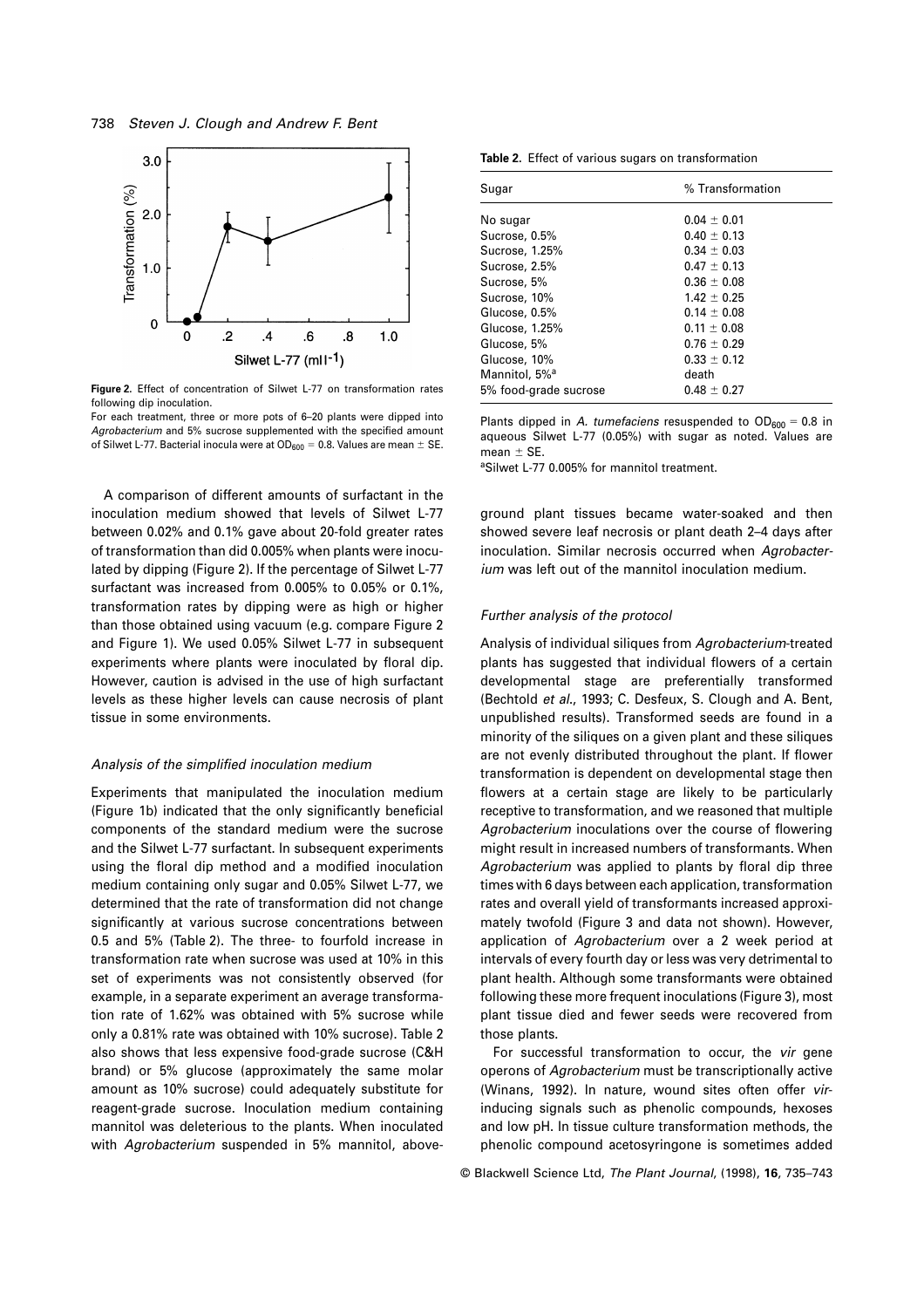

**Figure 3.** Effect of repetitive dip inoculations on transformation. Inocula consisted of 5% sucrose, 0.05% Silwet L-77, and bacteria suspended to OD $_{600}$  = 0.8. Values are mean  $\pm$  SE.

(a) Plants dip-inoculated only once during the same growth period as the plants that were dipped multiple times.

(b) Plants that were dip-inoculated at the indicated day intervals during a 15 day period commencing the day after primary inflorescences were clipped.

to induce expression of the vir genes. When we attempted to pre-induce the vir genes by growing Agrobacterium for 20 h in a standard vir-inducing liquid medium (Liu et al., 1992) instead of in rich liquid medium, the rate of transformation did not change significantly (1.03-fold over the value for cells grown in rich liquid medium). Growth on solid vir-inducing CIB medium (Fullner et al., 1994) at 19°C led to a fourfold decrease in transformation rate. This decrease may have been attributable to medium composition, to growth on solid medium, or to growth temperature, but was at any rate not favorable.

In earlier work that used vacuum infiltration for inoculation, we also examined growth phase and cell density issues in the preparation and use of Agrobacterium inoculum. In our earlier standard protocol, cells were grown to stationary phase ( $OD_{600} \approx 2.0$ ), pelleted and resuspended in inoculation medium to  $OD<sub>600</sub>$  of approximately 0.8 (Bent and Clough, 1998). When Agrobacterium was grown to stationary phase and then resuspended at various concentrations of inoculum ranging from  $OD_{600} = 0.15-1.75$ , there was little difference in transformation rate (Table 3). We also found that cells grown to very late stationary phase (prepared from cultures grown for 84 h) and diluted to  $OD_{600} = 0.8$  transformed just as efficiently as younger cultures. In a separate experiment, Agrobacterium cultures grown to  $OD_{600} \approx 2.0$  or  $OD_{600} = 0.8$  were harvested and resuspended to  $OD_{600} = 0.8$ ; the stationary-phase culture transformed at a threefold higher rate than the late-log phase culture (mean  $\pm$  standard error of 0.39%  $\pm$  0.13 versus  $0.12\% \pm 0.06$ ).

Our earlier standard protocol called for plants to be placed under a plastic dome or other humidity retaining covers for 12–24 h after inoculation. As a test for the contribution of the dome treatment to transformation rate, an experiment was performed in which seven separate but similarly prepared Agrobacterium cultures were used to

© Blackwell Science Ltd, The Plant Journal, (1998), **16**, 735–743

**Table 3.** Effect of Agrobacterium inoculum density on rate of transformation

| Inoculum OD <sub>600</sub> | % Transformation |
|----------------------------|------------------|
| 0.15                       | $0.50 \pm 0.02$  |
| 0.42                       | $0.21 \pm 0.05$  |
| 0.80                       | $0.51 \pm 0.14$  |
| 1.10                       | $0.51 \pm 0.09$  |
| 1.75                       | $0.57 \pm 0.15$  |
| 0.8(84 h)                  | $0.50 \pm 0.05$  |

Plants inoculated by vacuum infiltration with A. tumefaciens in MS Medium with BAP, 5% sucrose and 0.005% L-77. All bacteria resuspended from a fresh overnight liquid culture, except '84 h' from culture grown for 84 h. Values are mean  $\pm$  SE.

treat paired groups of plants. For each of the seven pairs, one pot was placed under a dome and the other was left uncovered. Covering plants overnight after inoculation gave the same or significantly higher rates in all cases, with overall transformation rates (mean  $\pm$  standard error) of 0.24%  $\pm$  0.08 for domed plants versus 0.10%  $\pm$  0.03 for uncovered plants.

#### Different ecotypes and Agrobacterium strains

To determine if the Arabidopsis ecotype Col-O was unique in being transformable by simple dipping of plants in Agrobacterium suspended in 5% sucrose and 0.05% Silwet L-77, we attempted to transform other Arabidopsis ecotypes using this floral dip method. Ecotypes Ws-O, Nd-O, No-O were transformed at rates similar to Col-O. In contrast, Ler-O, Dijon-G and Bla-2 transformed at 10- to 100-fold lower rates (data not shown). In one of the experiments, zero transformants were obtained with Ler-0. In experiments that examined the use of other Agrobacterium strains, LBA4404 (Ooms et al., 1982), EHA105 (Hood et al., 1993) and Chry105 (S. Clough, unpublished results) were used successfully to transform ecotype Col-0 by the floral dip method.

## **Discussion**

In 1993, Bechtold and colleagues published their original method for transformation of Arabidopsis by Agrobacterium vacuum infiltration (Bechtold et al., 1993). Since that time a number of modifications to their protocol have been suggested (e.g. http://genome-www.stanford.edu/cgi-bin/ biosci\_arabidopsis), but no formal reports of controlled experiments to further assess this transformation method were available until very recently (Richardson et al., 1998). The present study was initiated to provide such an assessment and to identify improvements that facilitate highthroughput transformation. Enhancements and simplifications to Arabidopsis transformation were identified that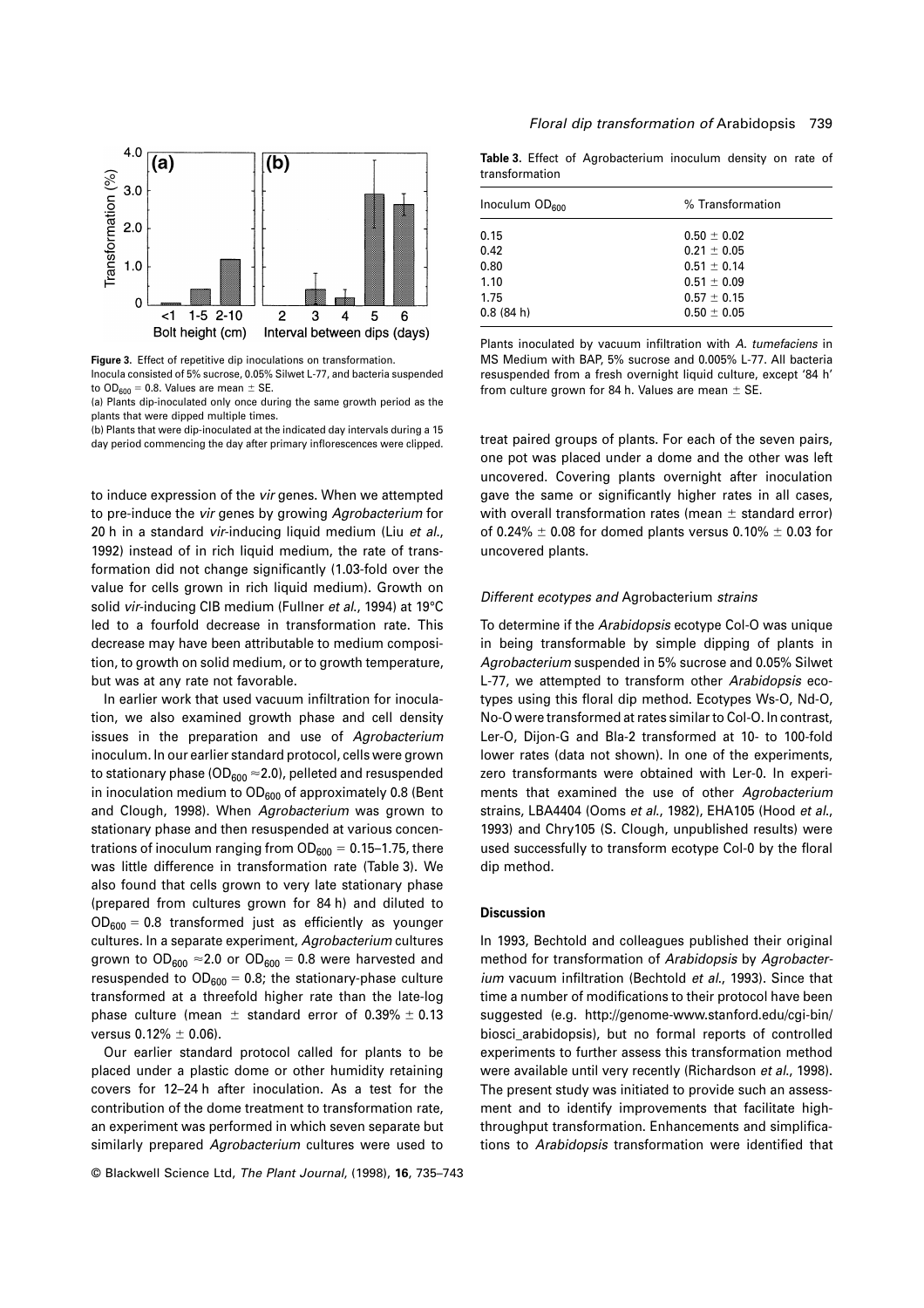make a relatively convenient protocol easier and even more convenient.

We found that Arabidopsis transformants could be obtained at a high rate (0.5–3% of all progeny seed) simply by dipping flowering plants in Agrobacterium that are suspended in a solution containing sucrose (or glucose) and the surfactant Silwet L-77. Plant tissue culture media, pH adjustments, plant growth regulators, and the growth or use of Agrobacterium at particular culture densities were not essential to successful, high-rate transformation. Most importantly, vacuum infiltration was found to be unnecessary as long as a suitable surfactant was used. The modified protocol allows large-scale treatment of Arabidopsis populations in a greenhouse setting without need for a vacuum apparatus or for uprooting and re-planting of plants. Combination of this method with a high-throughput selection method (such as the sand-bed/Basta approach of Bouchez et al., 1993) allows efficient generation of thousands of independent Arabidopsis transformants.

The three main requirements for successful transformation were: (1) correct plant developmental stage (maximum number of unopened floral bud clusters); (2) sugar; and (3) surfactant and/or vacuum to aid infiltration. Investigators can use vacuum, surfactant, or both to assist delivery of bacteria to target plant cells – we obtained similar rates of transformation by either method. We also found that transformation can be achieved without vacuum or surfactant, as well as without sucrose or glucose, but only inconsistently or rarely. While other surfactants may work, Silwet L-77 was originally chosen (Whalen et al., 1991) because it reduces surface tension more than most surfactants and, at doses with low phytotoxicity, greatly enhances entry of bacteria into relatively inaccessible plant tissues. Use of surfactant also allowed transformation upon spraying of Arabidopsis floral tissues with Agrobacterium (data not shown). However, the spray method may pose containment and cross-contamination problems, and raises worker safety issues (Silwet L-77 aerosols can be harmful to corneal tissues in particular).

There is apparently an ideal stage of floral development either for access of Agrobacterium to target tissue or for susceptibility of that tissue to transformation. This ideal stage was targeted more successfully by repeat inoculations on different days. However, the benefit of repeat inoculations (in our hands, a two- to threefold increase in transformation rate) may not always justify the added effort required. We found that plants were harmed by excessive re-application of Agrobacterium at less than 4 day intervals.

Covering of inoculated plants with a plastic dome to maintain high humidity during the first 12–24 h after inoculation was beneficial, giving about twice as many transformants. We assume that the dome prolongs the availability of surface water through which the motile

Agrobacterium cells can swim to reach potential target cells, although humidity may be equally important in maintaining host tissues in an accessible configuration. The effect of dome covers may vary depending on temperature, day length, light intensity, and other environmental factors that vary between laboratories.

T-DNA transfer from Agrobacterium to the host requires, among other things, activation of Agrobacterium vir gene expression by the products of *virA* and *virG* (Winans, 1992). Expression of vir genes is very low when Agrobacterium is grown in rich liquid media such as LB. Despite this, the vacuum infiltration method has been widely successful using Agrobacterium grown in rich media, and we found that growth of A. tumefaciens strain GV3101(pMP90)(pBingfp5-ER) in standard vir-inducing medium did not substantially improve transformation rates. Most transformation events apparently occur after Agrobacterium has adjusted metabolically to the host environment, and may occur days after the plant is inoculated. However, an appropriate match between the genotypes of the host and the Agrobacterium strain, Ti plasmid and binary vector may still be important. The quantitative studies presented in this work utilized GV3101(pMP90), a strain based on the C58 and pTiC58 genotypes that have proven to be productive in use with Arabidopsis (Bechtold et al., 1993; Katavic et al., 1994; Koncz and Schell, 1986). The floral dip method was also successful when used with Agrobacterium strains LBA4404, EHA105 and Chry105.

The floral dip method was very successful for transformation of multiple Arabidopsis ecotypes including Col-0, Ws-0, Nd-0 and No-0, but was not equally efficient with all ecotypes. Our poor success with Ler-0 may have been attributable to low compatibility with Agrobacterium, or to the growth stage of the plants used. The inflorescence of Ler-0 develops differently from those of most other ecotypes, and the inflorescences on Ler-0 plants used in our experiments may have been developmentally either behind or ahead of the ecotypes such as Col-0. Others have also found that Ler-0 is more difficult or variable than ecotypes such as Col-0 when used for in planta transformation, but there are many informal and formal reports of successful transformation of this ecotype by in planta methods (e.g. http://genome-www.stanford.edu/cgibin/biosci\_arabidopsis, Richardson et al., 1998). Ecotypespecific differences in susceptibility of Arabidopsis to Agrobacterium have also been documented for tissue culturebased transformation systems (Nam et al., 1997).

Reports of the use of Agrobacterium vacuum infiltration or similar methods for transformation of plant species other than Arabidopsis are not available. This may be due in part to insufficient effort, given that a 10-fold or 100-fold lower transformation rate than is found with Arabidopsis would require the screening of 10 000 or more seed. One motivation for the present study was to identify a maximally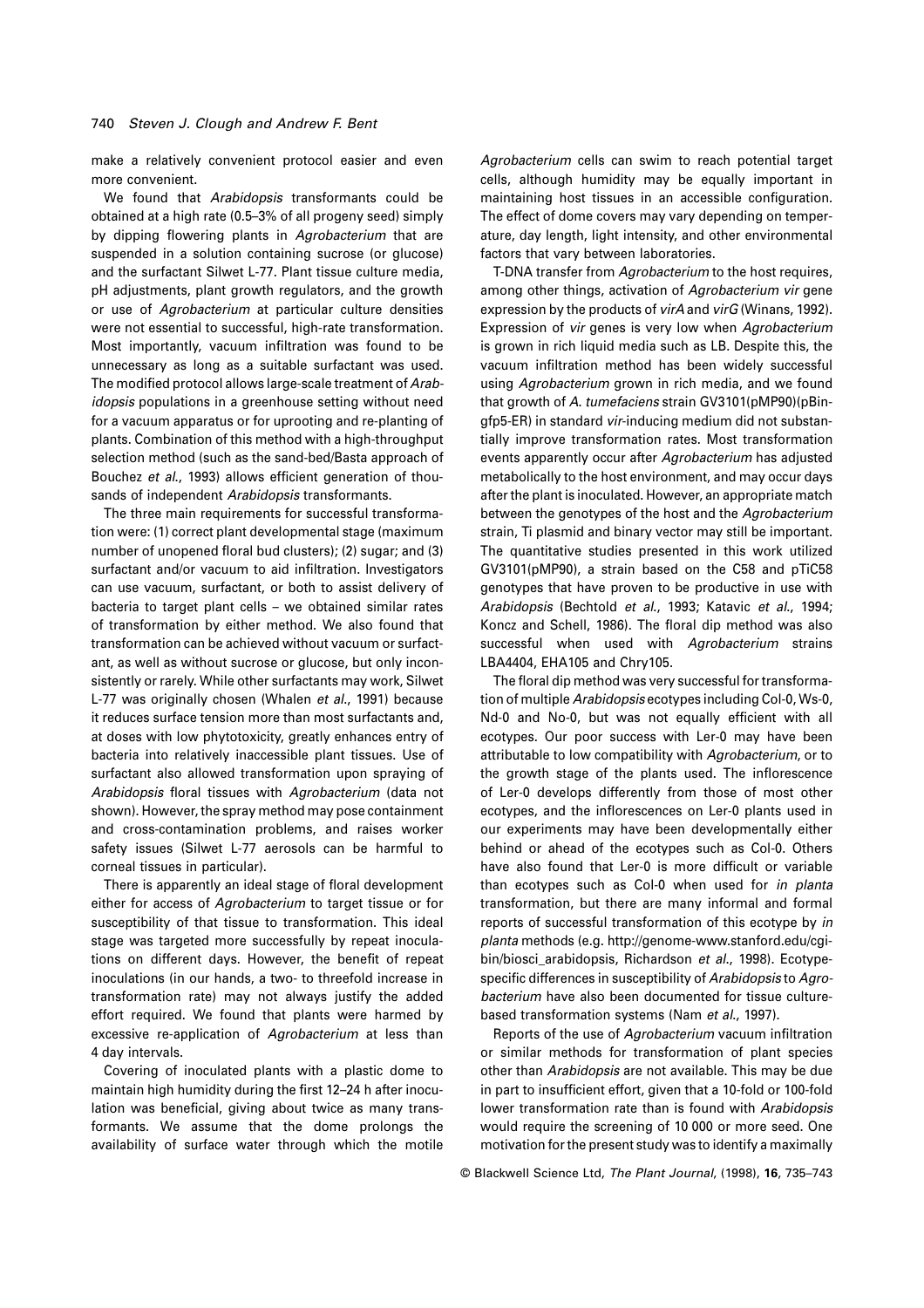effective approach using Arabidopsis, a plant that is amenable to transformation by application of Agrobacterium to floral tissue, so that similar methods can be applied to other species. A key task beyond the scope of the present study will be to identify the target tissue that is initially transformed when Arabidopsis is treated using this protocol. The success of the floral dip method implies that the germ-line tissues that are transformed are, at some point during the procedure, exposed and accessible to Agrobacterium that has been passively applied to floral tissues by mere dipping.

Earlier versions of this method and related methods have been known as 'Agrobacterium vacuum infiltration' or 'In planta transformation' (Bechtold et al., 1993; Chang et al., 1994; Feldmann, 1992; Katavic et al., 1994). With respect to the present method these names are either inaccurate or ambiguous in that they have been used previously to describe substantially different methods. To provide a distinct name that is descriptive of the process, we propose the term 'floral dip' for methods in which plants are transformed by direct application of Agrobacterium to floral tissues without use of vacuum or other pressurizing devices. Our preferred method for transformation of Arabidopsis can be found under Experimental procedures, and a concise floral dip protocol is available at http://www. cropsci.uiuc.edu/~a-bent/protocol.html, or upon request from the authors.

## **Experimental procedures**

## Plant growth

Arabidopsis plants were grown to flowering stage in a shaded greenhouse, 24°C day/20°C night, with supplemental highpressure sodium lighting activated for 18 h days when outdoor light levels dropped below 250 µEinsteins  $m^{-2} s^{-1}$ . Unless otherwise noted, the plants used were Arabidopsis ecotype Col-0 plants genetically marked with the rps2–201 allele of resistance gene RPS2 (Kunkel et al., 1993). Plants were typically planted 1–2 per 25 cm<sup>2</sup> pot or 6–20 per 64 cm<sup>2</sup> pot in moistened potting soil (Sunshine Mix #1; Sun Gro Horticulture Inc., Bellevue, WA, USA). To prevent the soil in larger pots from falling into inoculation medium, soil was mounded slightly above the rim of plant containers, seeds were planted, and soil was then covered with nylon window screen or tulle (veil) fabric and secured by a rubber band. To obtain more floral buds per plant, inflorescences were clipped after most plants had formed primary bolts, relieving apical dominance and encouraging synchronized emergence of multiple secondary bolts. Plants were infiltrated or dipped when most secondary inflorescences were about 1–10 cm tall (4–8 days after clipping).

## Standard protocols for culture of Agrobacterium tumefaciens and inoculation of plants

Agrobacterium tumefaciens strain GV3101(pMP90) (Koncz and Schell, 1986) carrying the binary plasmid pBINm-gfp5-ER (Hasel-

© Blackwell Science Ltd, The Plant Journal, (1998), **16**, 735–743

#### Floral dip transformation of Arabidopsis 741

off et al., 1997) was used in all experiments for which data are shown. Unless noted, bacteria were grown to stationary phase in liquid culture at 25–28°C, 250 r.p.m. in sterilized LB (10 g tryptone, 5 g yeast extract, 5 g NaCl per litre water) carrying added kanamycin (25 µg ml<sup>-1</sup>). Cultures were typically started from a 1:100 dilution of smaller overnight cultures and grown for roughly 18–24 h. Cells were harvested by centrifugation for 20 min at room temperature at 5500 **g** and then resuspended in infiltration medium to a final  $OD<sub>600</sub>$  of approximately 0.80 prior to use. The revised floral dip inoculation medium contained 5.0% sucrose and 0.05% (i.e. 500  $\mu$ I  $^{-1}$ ) Silwet L-77 (OSi Specialties, Inc., Danbury, CT, USA). The earlier 'standard' inoculation medium (Bent and Clough, 1998) consisted of 1/2 strength Murashige & Skoog Basal Medium (Sigma Chemicals #M-5519, St. Louis, MO, USA), 5.0% sucrose, 44 nM benzylamino purine (10  $\mu$ l l<sup>-1</sup> of a 1-mg ml<sup>-1</sup> stock in DMSO; Sigma Chemicals #B-3274), 0.005% Silwet L-77, pH adjusted to 5.7. Other media were as noted.

For floral dip, the inoculum was added to a beaker, plants were inverted into this suspension such that all above-ground tissues were submerged, and plants were then removed after 3–5 sec of gentle agitation. For vacuum infiltration, beakers carrying plants submerged in inoculum were placed into a chamber (bell jar) and a vacuum was applied until air bubbles were drawn from plant tissues. Using a vacuum pump, this typically required 30–60 sec. The vacuum was then held for 5– 15 more seconds, during which time the solution boiled vigorously, and the vacuum was then released rapidly. Dipped or vacuum infiltrated plants were removed from the beaker, placed in a plastic tray and covered with a tall clear-plastic dome to maintain humidity. Plants were left in a low light or dark location overnight and returned to the greenhouse the next day; care was taken to keep domed plants out of direct sunlight. Domes were removed approximately 12–24 h after treatment. Plants were grown for a further 3–5 weeks until siliques were brown and dry, keeping the bolts from each pot together and separated from neighboring pots using tape and/ or wax paper. Seeds were harvested by gentle pulling of grouped inflorescences through fingers over a piece of clean paper. The majority of the stem and pod material was removed from the paper by gentle blowing and seeds were stored in microfuge tubes and kept at 4°C under dessication.

## Selection of putative transformants using an antibiotic marker

Seeds were surface sterilized by liquid or vapor-phase methods. For liquid sterilization, seeds were first treated with 95% ethanol for 30–60 sec, then with 50% bleach (2.625% sodium hypochlorite, final volume) containing 0.05% Tween 20 for 5 min, followed by three rinses with sterile water. For vapor-phase sterilization, seeds in open containers were placed into a 10 l desiccator jar, placed in a fume hood. Just prior to sealing the desiccator, a 250 ml beaker containing 100 ml bleach was added and 3 ml concentrated HCl was carefully added into the bleach. The desiccator with chlorine fumes remained sealed 4 or 15 h. To select for transformed plants, sterilized seeds were suspended in 0.1% sterile agarose and plated on kanamycin selection plates at a density of approximately 3000 seeds per 150  $\times$  15 mm<sup>2</sup> plate, cold-treated for 2 days, and then grown for 7–10 days in a controlled environment at 24°C under 23 h light 50– 100 µEinsteins  $m^{-2} s^{-1}$ . Selection plates contained 1/2X MS medium (Sigma Chemicals #M-5519), 0.8% agar (Sigma Chemicals #A-1296), 50  $\mu$ g ml<sup>-1</sup> kanamycin monosulfate. In some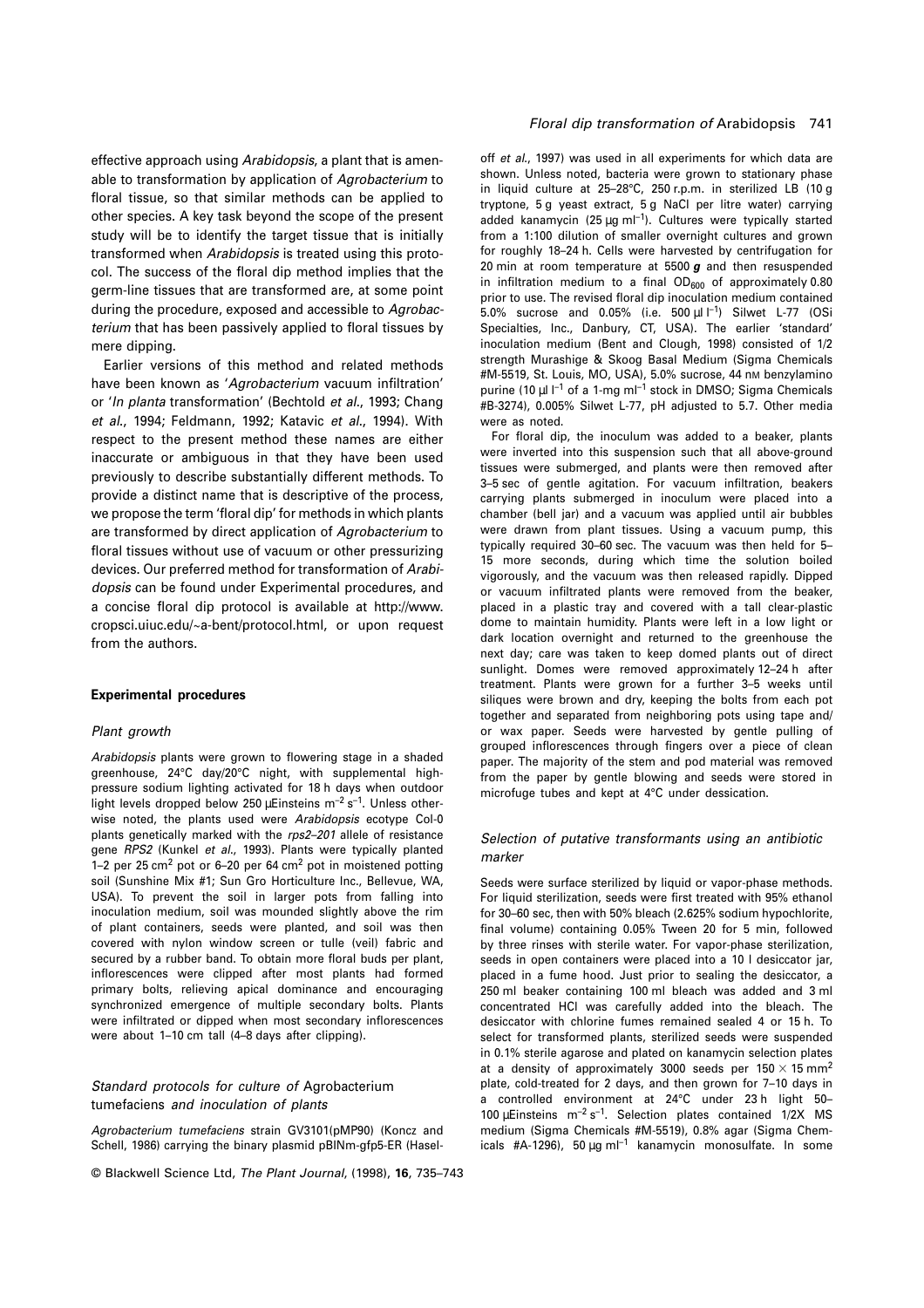#### 742 Steven J. Clough and Andrew F. Bent

experiments, Petri plates and lids were sealed with surgical tape for the first week of growth. Excess moisture during growth was removed by briefly opening the plates and shaking moisture off the lid. Transformants were identified as kanamycinresistant seedlings that produced green leaves and wellestablished roots within the selective medium. Some transformants were grown to maturity by transplanting, preferably after the development of 3–5 adult leaves, into heavily moistened potting soil. Where tested, genomic DNA from kanamycinresistant plants was digested with HindIII restriction enzyme, electrophoretically separated, blotted and then probed with a 1.9 kb Pstl fragment of the nptll gene from pBINm-gfp5-ER essentially as in Ausubel et al. (1997). Transformation rates, expressed as 'percentage transformation', were calculated as [(# kanamycin-resistant seedlings)/(total # seedlings tested)]  $\times$  100.

#### Fluorescence microscopy

Expression of green fluorescent protein was assayed by viewing excised leaves in water mounts on an Olympus Vanox-T microscope fitted with a 20-BP405 nm excitation filter and a 455 nm dichroic mirror.

#### **Acknowledgements**

This work was supported by a grant from the North Central Soybean Research Board.

## **References**

- **Ausubel, F.M., Brent, R., Kingston, R.E., Moore, D.D., Seidman, J.G., Smith, J.A. and Struhl, K.** (1997) Current Protocols in Molecular Biology. New York: John Wiley & Sons.
- **Azpiroz-Leehan, R. and Feldmann, K.A.** (1997) T-DNA insertion mutagenesis in Arabidopsis: going back and forth. Trends Genet. **13**, 152–156.
- **Bechtold, N., Ellis, J. and Pelletier, G.** (1993) In planta Agrobacterium mediated gene transfer by infiltration of adult Arabidopsis thaliana plants. C. R. Acad. Sci. Paris, Life Sciences, **316**, 1194–1199.
- **Bent, A.F. and Clough, S.J.** (1998) Agrobacterium germ-line transformation: transformation of Arabidopsis without tissue culture. In Plant Molecular Biology Manual (Gelvin, S.B. ed.). Netherlands: Kluwer Academic Publishers, **B7**, 1–14.
- **Bent, A.F., Kunkel, B.N., Dahlbeck, D., Brown, K.L., Schmidt, R.L., Giraudat, J., Leung, J.L. and Staskawicz, B.J.** (1994) RPS2 of Arabidopsis thaliana: a leucine-rich repeat class of plant disease resistance genes. Science, **265**, 1856–1860.
- **Bouchez, D., Camilleri, C. and Caboche, M.** (1993) A binary vector based on basta resistance for in planta transformation of Arabidopsis thaliana. C. R. Acad. Sci. Paris, Life Sciences, **316**, 1188–1193.
- **Chang, S.S., Park, S.K., Kim, B.C., Kang, B.J., Kim, D.U. and Nam, H.G.** (1994) Stable genetic transformation of Arabidopsis thaliana by Agrobacterium inoculation in planta. Plant J. **5**, 551–558.
- **Christou, P.** (1996) Transformation technology. Trends Plant Sci. **1**, 423–431.
- **Feldmann, K.** (1992) T-DNA insertion mutagenesis in Arabidopsis: Seed infection/transformation. In Methods in Arabidopsis Research (Koncz, C., Chua, N.-H. and Schell, J., eds). Singapore: World Scientific, pp. 274–289.
- **Feldmann, K.A. and Marks, M.D.** (1987) Agrobacterium mediated transformation of germinating seeds of Arabidopsis thaliana: a non-tissue culture approach. Mol. Gen. Genet. **208**, 1–9.
- **Fullner, K.J., Stephens, K.M. and Nester, E.W.** (1994) An essential virulence protein of Agrobacterim tumefaciens, VirB4, requires an intact mononucleotide binding domain to function in transfer of T-DNA. Mol. Gen. Genet. **245**, 704–715.
- **Haseloff, J., Siemering, K.R., Prasher, D.C. and Hodge, S.** (1997) Removal of a cryptic intron and subcellular localization of green fluorescent protein are required to mark transgenic Arabidopsis plants brightly. Proc. Natl Acad. Sci. USA, **94**, 2122–2127.
- **Hirsch, R.E., Lewis, B.D., Spalding, E.P. and Sussman, M.R.** (1998) A role for the AKT1 potassium channel in plant nutrition. Science, **280**, 918–921.
- **Hood, E.E., Gelvin, S.B., Melchers, L.S. and Hoekema, A.** (1993) New Agrobacterium helper plasmids for gene transfer to plants. Transgenic Research, **2**, 208–218.
- **Hooykaas, P.J.J. and Schilperoort, R.A.** (1992) Agrobacterium and plant genetic engineering. Plant Mol. Biol. **19**, 15–38.
- **Katavic, V., Haughn, G.W., Reed, D., Martin, M. and Kunst, L.** (1994) In planta transformation of Arabidopsis thaliana. Mol. Gen. Genet. **245**, 363–370.
- **Koncz, C., Martini, N., Mayerhofer, R., Koncz-Kalman, Z., Korber, H., Redei, G.P. and Schell, J.** (1989) High-frequency T-DNAmediated gene tagging in plants. Proc. Natl Acad. Sci. USA, **86**, 8467–8471.
- Koncz, C. and Schell, J. (1986) The promoter of the T<sub>L-</sub>DNA gene 5 controls the tissue-specific expression of chimaeric genes carried by a novel type of Agrobacterium binary vector. Mol. Gen. Genet. **204**, 383–396.
- **Kunkel, B.N., Bent, A.F., Dahlbeck, D., Innes, R.W. and Staskawicz, B.J.** (1993) RPS2, an Arabidopsis disease resistance locus specifying recognition of Pseudomonas syringae strains expressing the avirulence gene avrRpt2. Plant Cell, **5**, 865–875.
- **Liu, C.-N., Li, X.-Q. and Gelvin, S.B.** (1992) Multiple copies of virG enhance the transient transformation of celery, carrot and rice tissues by Agrobacterium tumefaciens. Plant Mol. Biol. **20**, 1071–1087.
- **Mantis, N.J. and Winans, S.C.** (1992) The Agrobacterium tumefaciens vir gene transcriptional activator virG is transcriptionally induced by acid pH and other stress stimuli. J. Bacteriol. **174**, 1189–1196.
- **Mollier, P., Montoro, P., Delarue, M., Bechtold, N., Bellini, C. and Pelletier, G.** (1995) Promoterless gusA expression in a large number of Arabidopsis thaliana transformants obtained by the in planta infiltration method. C. R. Acad. Sci. Paris, Life Sciences, **318**, 465–474.
- **Nam, J., Matthysse, A.G. and Gelvin, S.B.** (1997) Differences in susceptibility of Arabidopsis ecotypes to crown gall disease may result from a deficiency in T-DNA integration. Plant Cell, **9**, 317–333.
- **Ooms, G., Regensburg-Tuink, A.J.G., Hofker, M.H., Hoekema, A., Hooykaas, P.J.J. and Schilperoort, R.A.** (1982) Studies on the structure of cointegrates between octopine and nopaline Ti-plasmids and their tumor-inducing properties. Plant Mol. Biol. **1**, 265–276.
- **Richardson, K., Fowler, S., Pullen, C., Skelton, C., Morris, B. and Putterill, J.** (1998) T-DNA tagging of a flowering-time gene and improved gene transfer by in planta transformation of Arabidopsis. Aust. J. Plant Physiol. **25**, 125–130.
- **Siemens, J. and Schieder, O.** (1996) Transgenic plants: genetic transformation – recent developments and state of the art. Plant Tissue Culture and Biotech. **2**, 66–75.